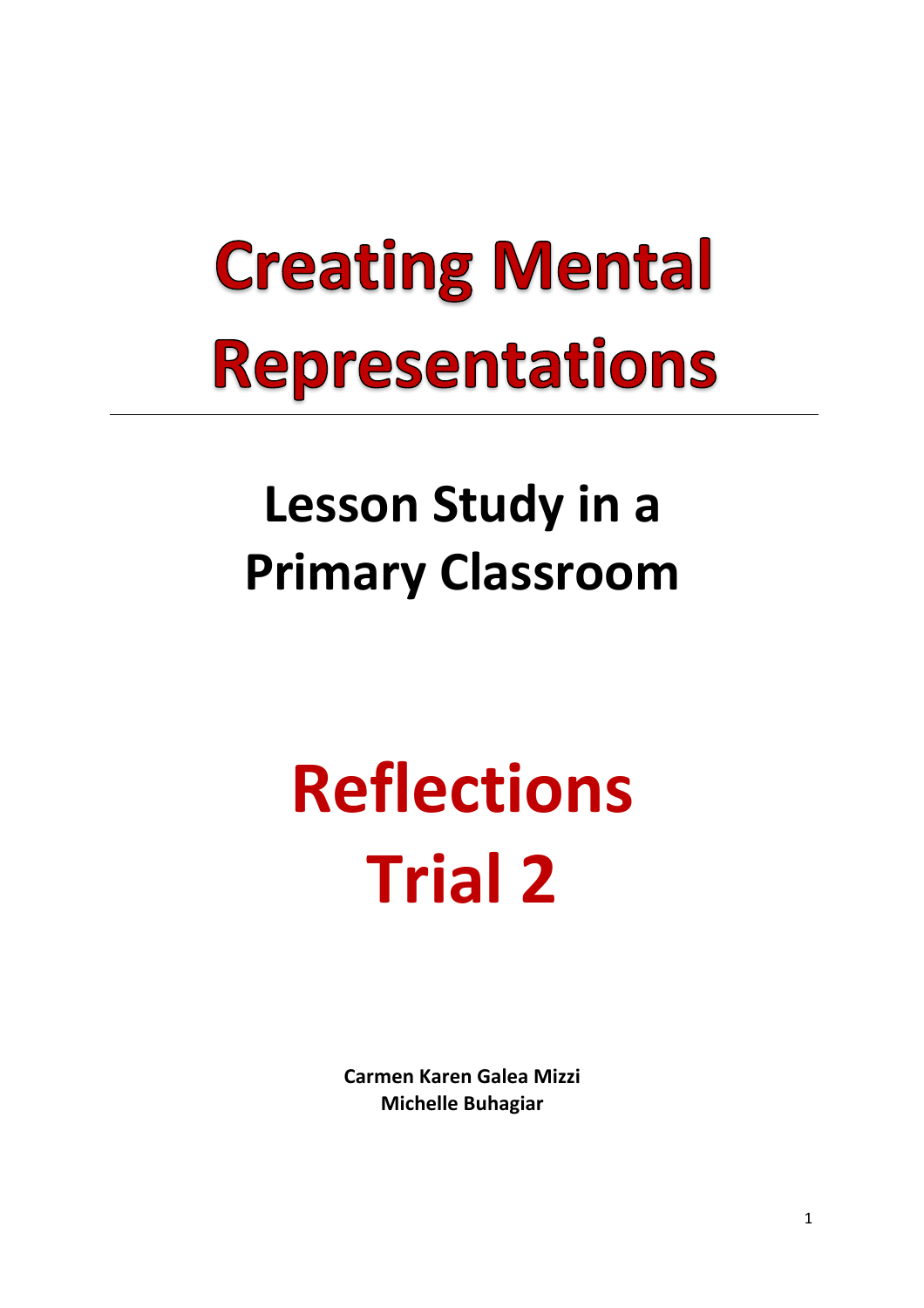#### **Lesson Reflections by Teacher Delivering the Lesson**

The introduction remained the same as in the first lesson. Again, it went very well, with children being interested and relating to the discussion on birthdays. We also used the same sound as in the first lesson. As I modelled visualising the sandy beaches, hearing the waves crash onto the beach etc. the pupils listened attentively and with their slight nods and sighs let me know that they too could visualise such pictures.

During the guided visualisation 'the Sea Creature from the Deep' the pupils drew visualisations based on the text that were very descriptive and captured the main characteristics mentioned. The individual visualisation task was slightly altered so that struggling pupils would have more time to work on their task. This proved to be effective as these pupils had ample time to complete the task and also stayed more focused.

In the second lesson a recorded reading was used for the second reading of the story 'Where the Wild Things Are.' This helped to keep the pupils' attention. For the neriage phase we had the pupils' work displayed on the board this time round. This was effective and helped open up the discussion. Pupils could see everyone's work and thus could comment on them. This was a problem in the first lesson as pupils could not clearly see the work of each other and so could not really comment on it. In the second lesson, pupils commented on what they liked, what they preferred and explained why a certain picture captured the essence of text best. Although pupils still needed some prompting, it was an improvement from the first lesson.

The overall feel of the second lesson was more positive than the first, and this came down to the alterations made.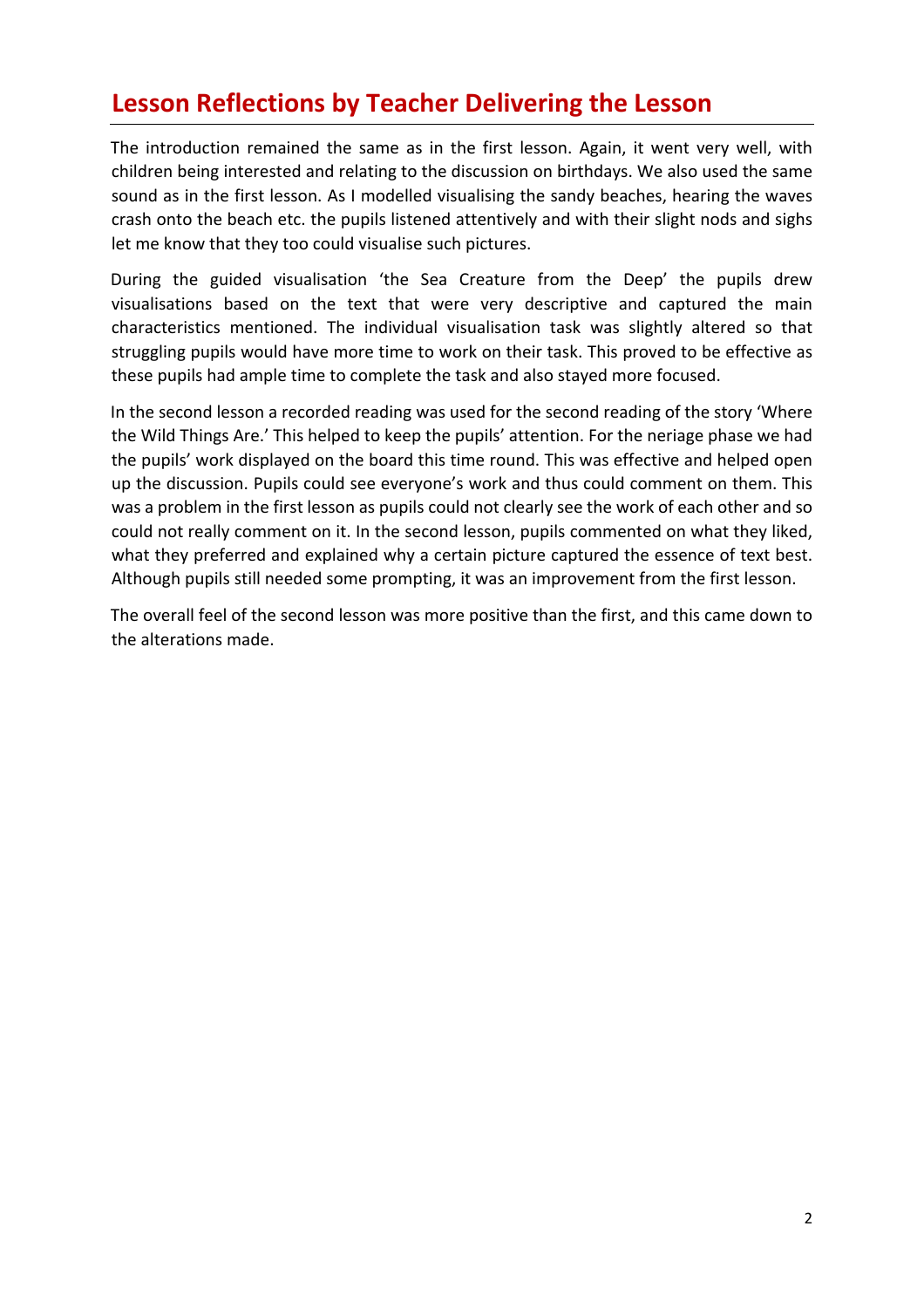#### **Lesson Debriefing Meeting**

During this meeting, we focused our discussion on the effectiveness of the changes made from the 1st lesson.

- 1. In the second lesson, a recording was used for the second reading of 'Where the Wild Things Are'. The story was read by a male. Both observers felt that this improved the students' attention as it provided a different reading experience for the students.
- 2. In the second lesson the main worksheet was adapted. This allowed all students to start working on their visualisations together. It also gave the struggling students more time to work on their task
- 3. To strengthen the *neriage* phase we had the students' work displayed on the board. This was effective in giving the students more accessibility to see the work of others. We felt that when compared to the first lesson, students commented more on the work of others, giving reasons to their choices, and explaining why their preferred work depicts the text best. However, we still feel that the ability to use visualisation when reading needs strengthening.
- 4. Visualisation isn't a strategy limited to reading. We discussed the importance of incorporating this strategy across the curriculum to make learning more meaningful and further develop this skill in our pupils.